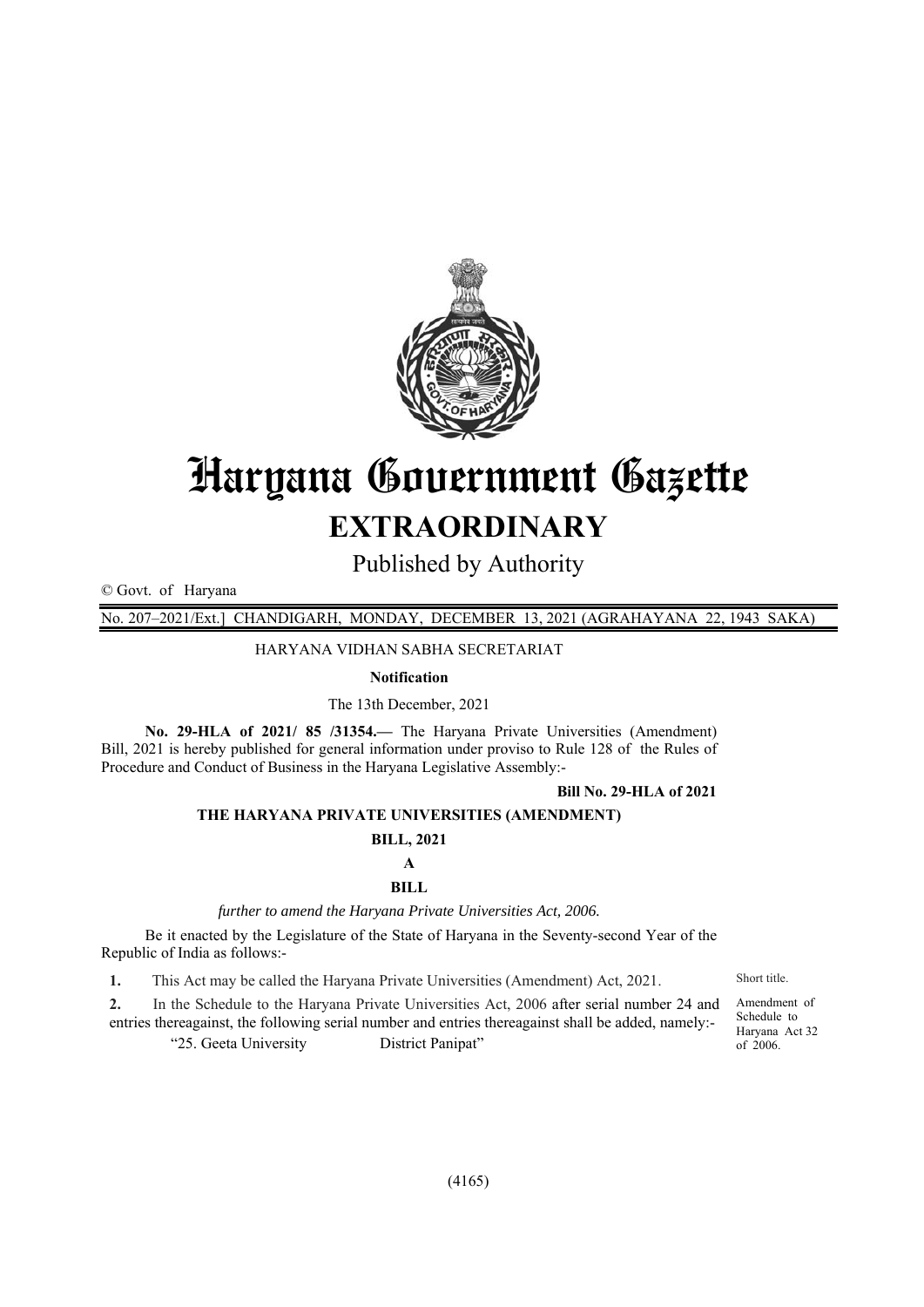## **STATEMENT OF OBJECTS AND REASONS**

There is a need for creation and expansion of educational institutions for improving opportunities of higher education for the youth of the State. In order to accommodate the unprecedented growth of students in higher education, and also to cross the target of 50% gross enrolment ratio (GER), as per National Education Policy, 2020 we need to roughly double the number of institutions at all levels by 2021. The government intervention would not be adequate to meet this benchmark in higher education. We need to enlist the participation of private sector in a major way. Haryana Private Universities Act, 2006 has been brought essentially to rope in private sector to supplement the initiative of Government in expanding the capacity in higher education and upscaling its standards.

To achieve the objectives enshrined in the Act, proposal has been made to setup of Geeta University in Panipat.

Hence, this Bill.

 KANWAR PAL, Education Minister, Haryana.

Chandigarh: R. K. NANDAL, The 13th December, 2021. Secretary.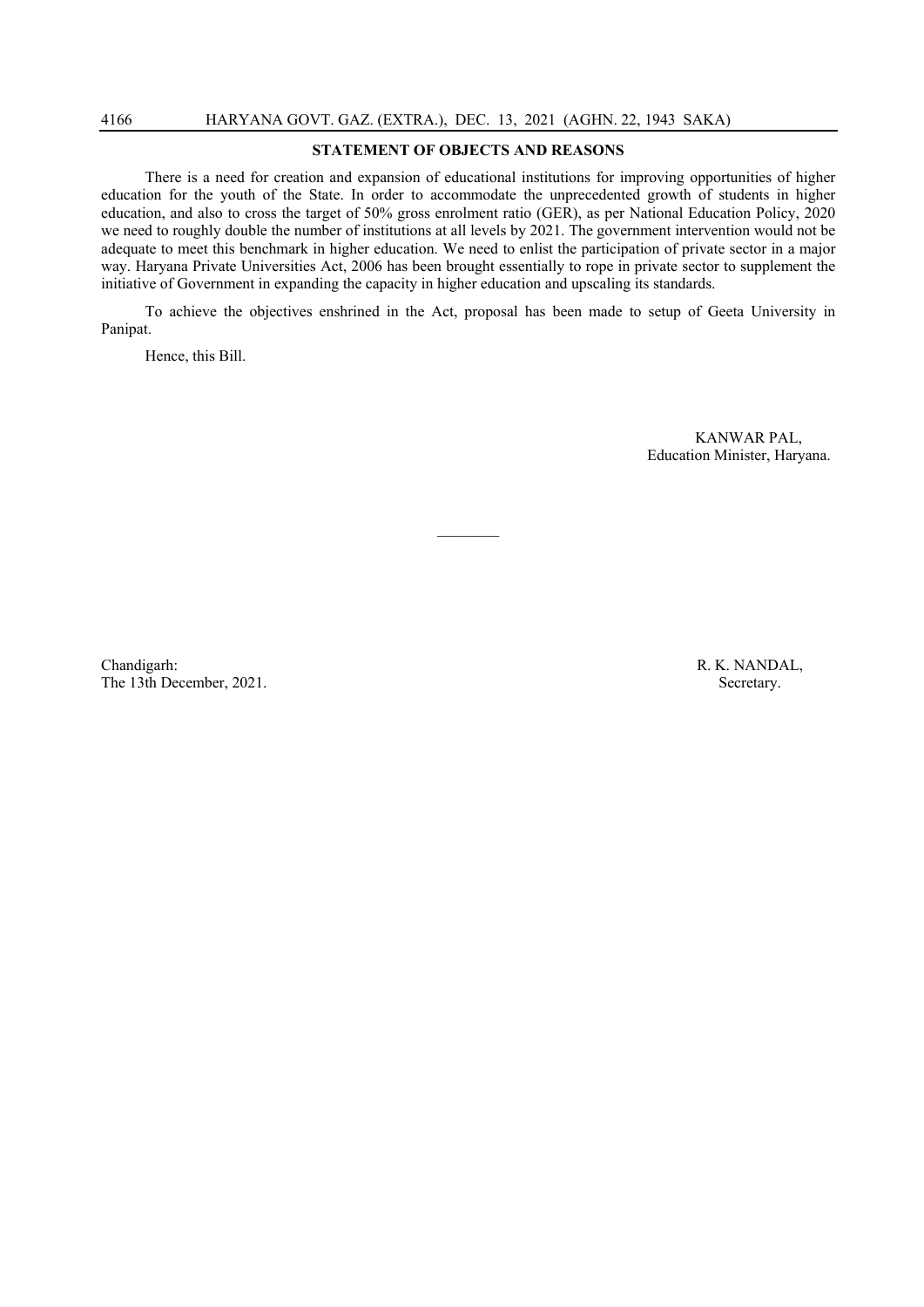[प्राधिकृत अनुवाद]

## 2021 का विधेयक संख्या 29 एच.एल.ए.

## हरियाणा निजी विश्वविद्यालय (संशोधन) विधेयक, 2021  $\varepsilon$ हरियाणा निजी विश्वविद्यालय अधिनियम, 2006, को आगे संशोधित करने के लिए विधेयक

भारत गणराज्य के बहत्तरवें वर्ष में हरियाणा राज्य विधानमण्डल द्वारा निम्नलिखित रूप में यह अधिनियमित $\tilde{\epsilon}$ ों:-

1. यह अधिनियम हरियाणा निजी विश्वविद्यालय (संशोधन) अधिनियम. 2021. कहा जा सकता है। संक्षिप्त नाम।

2. हरियाणा निजी विश्वविद्यालय अधिनियम, 2006 की अनुसूची में, क्रम संख्या 24 तथा उसके सामने ...<br>प्रविष्टियों के बाद, निम्नलिखित कम संख्या तथा उसके सामने प्रविष्टियां जोड दी जाएंगी, अर्थात:-

 $^{\prime\prime}$ 25. गीता विश्वविद्यालय $^{\prime\prime}$  is the solution of  $^{\prime\prime}$  in  $^{\prime\prime}$ 

2006 के हरियाणा अधिनियम 32 की अनुसूची का संशोधन।